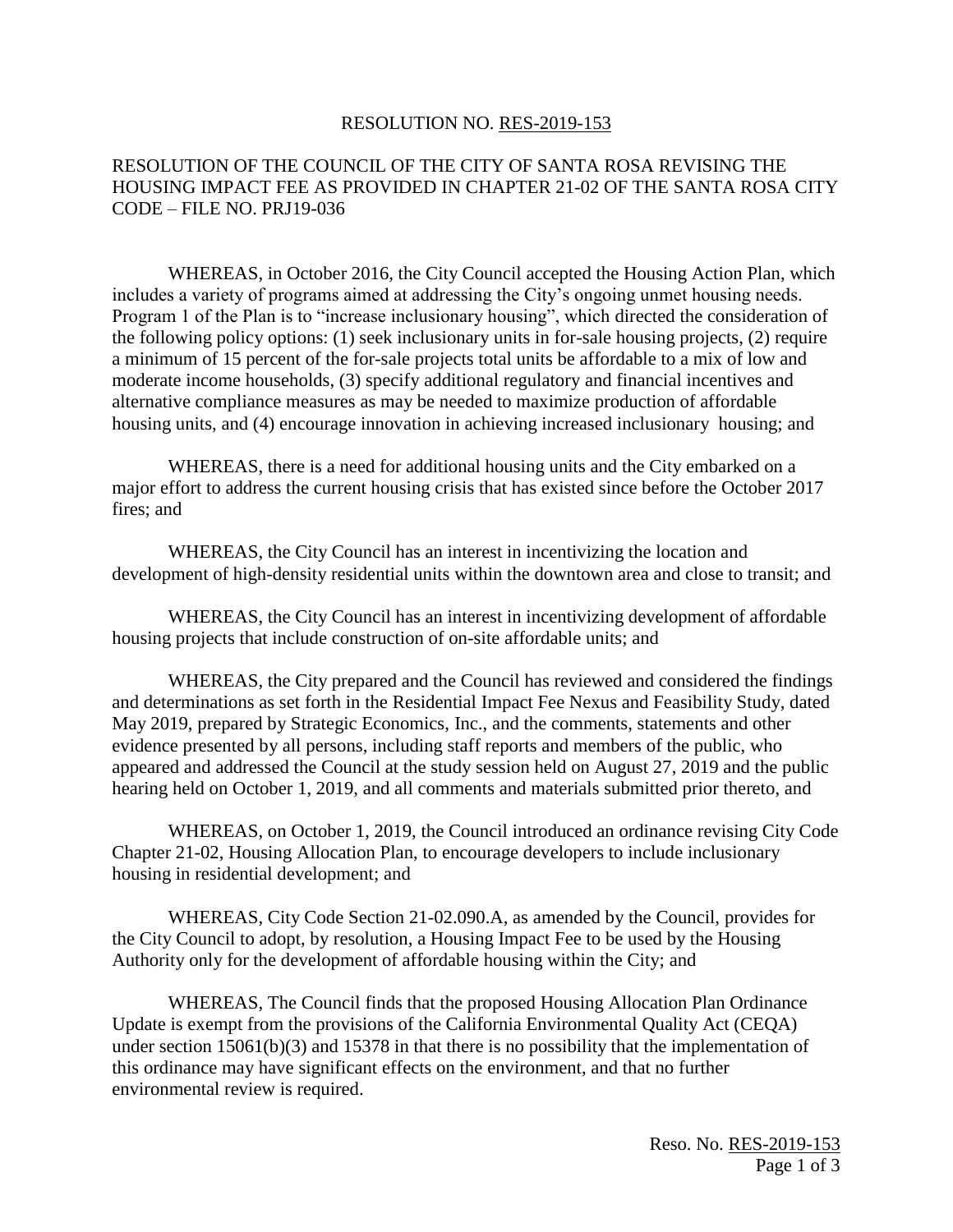NOW, THEREFORE, BE IT RESOLVED that the Council of the City of Santa Rosa hereby modifies the Housing Impact Fee as follows:

- 1) All For-Rent and For-Sale Residential Development Projects located outside the Downtown, as defined in City Code Section 21-02.030:
	- a) Effective the first and second year after the adoption of this resolution, the Housing Impact Fee for unrestricted (unallocated) and non-exempt units shall be as follows:

For projects between 0 and 909 square feet: \$2 per square foot. For projects 910 square feet or above: \$5 per square foot.

b) Effective the third and fourth year after the adoption of this resolution, the Housing Impact Fee for unrestricted (unallocated) and non-exempt units shall be as follows:

> For projects between 0 and 909 square feet: \$4 per square foot. For projects 910 square feet or above: \$8 per square foot.

c) Effective the fifth year after the adoption of this resolution, and all future years, until such time as the fee is further amended by the Council, the Housing Impact Fee for unrestricted (unallocated) and non-exempt market-rate units shall be as follows:

> For projects between 0 and 909 square feet: \$5 per square foot. For projects 910 square feet or above: \$10 per square foot.

- 2) All For-Rent and For-Sale Multifamily Residential Projects located within the Downtown, as defined in City Code Section 21-02.030, the Housing Impact Fee for unrestricted (unallocated) and non-exempt units shall be as follows:
	- a) Effective the first and second year after the adoption of this resolution, the Housing Impact Fee for unrestricted (unallocated) and non-exempt units shall be:

For projects between 0 and 909 square feet: \$1 per square foot. For projects 910 square feet or above: \$3 per square foot.

b) Effective the third year after the adoption of this resolution, the Housing Impact Fee for unrestricted (unallocated) and non-exempt units shall be:

> For projects between 0 and 909 square feet: \$2 per square foot. For projects 910 square feet or above: \$3 per square foot.

3) Effective starting the sixth year after the adoption of this resolution, the Housing Impact Fee for all unrestricted (unallocated) and non-exempt units citywide, including the Downtown, as defined in City Code Section 21-02.030, will be adjusted annually each July 1st based on the percentage change in the Bureau of Labor Statistics San Francisco/Oakland/San Jose Consumer Price Index — all Urban Consumers (CPI -U).